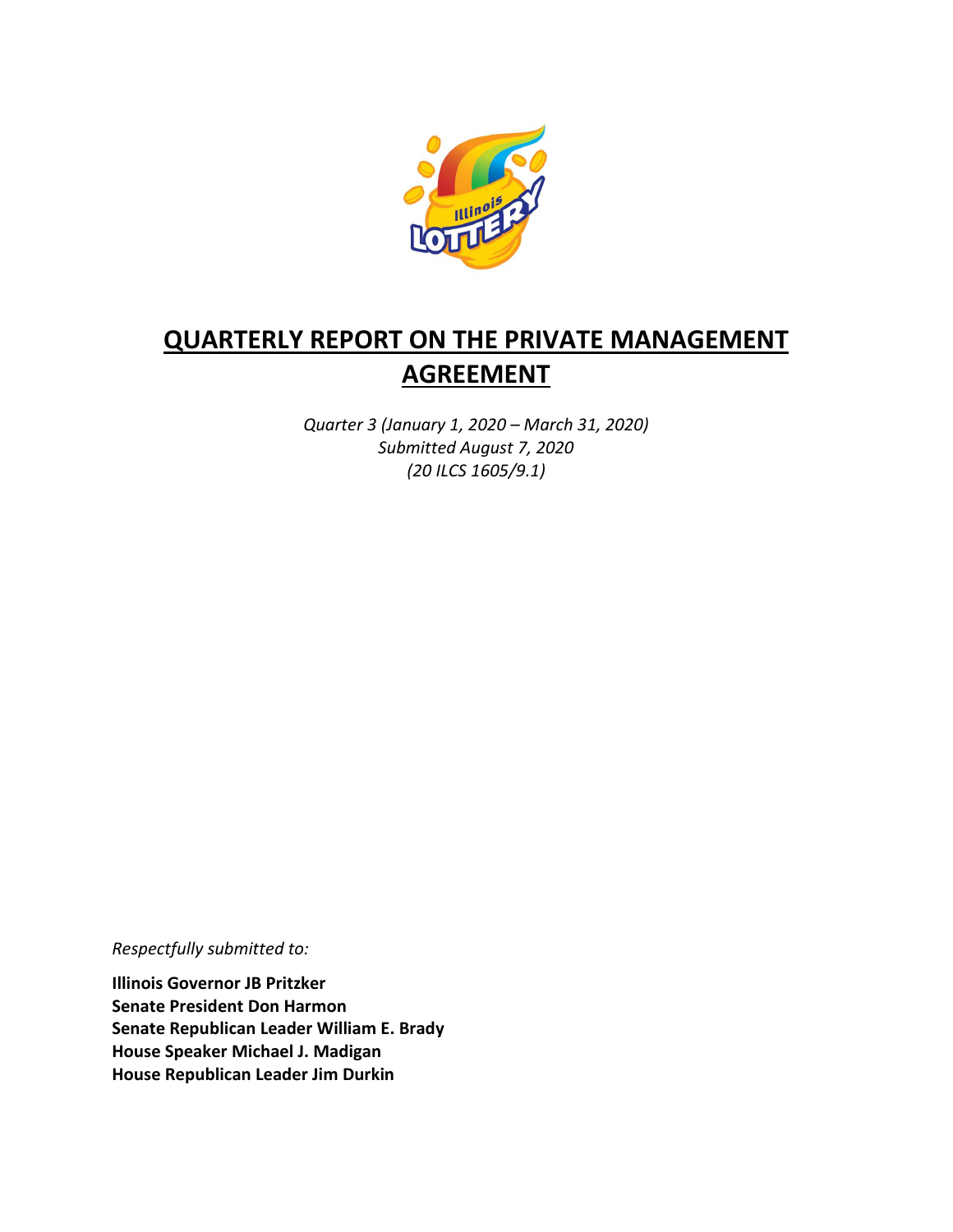#### **The Illinois Lottery – Private Management Current Status**

Q3 began with the Department's request for Camelot to provide a modified FY20 Business Plan ("Plan") that would address performance issues experienced thru Q1 and Q2 being fulfilled. Camelot provided the Plan at the end of Q2 for review and approval of the Department and began to adjust its business strategy. Upon Plan review and discussion throughout Q3, additional Plan adjustments were requested by the Department. As Q3 concluded, final submission and approval of the modified Plan was delayed due to the COVID-19 pandemic.

The Department began to see some performance improvements based on Camelot's adjusted business strategy in late Q3 however FY20 sales through the end of Q3 were \$2.047 billion, or ~15% below the original Q3 target. Operating Income through the end of Q3 was \$467 million, or ~20% below the original Q3 target.

Near the end of Q3, the global COVID-19 pandemic caused Illinois to declare a state of emergency on March 9, 2020, and institute a stay at home order effective March 21, 2020. The Department recognized the significance of these events and expected Operating Revenue and Operating Income to be affected in a substantial way. During the last two weeks of Q3 average weekly sales decreased ~20% compared to the same periods for the previous year, while adjusting for jackpot levels. The Department expects the uncertainty brought on by the pandemic to have a financial and operational impact on the Department for some time. The Department and Camelot will continue to monitor the situation and make the appropriate adjustments to sustain and grow the business. The requested modified Plan will be revised accordingly.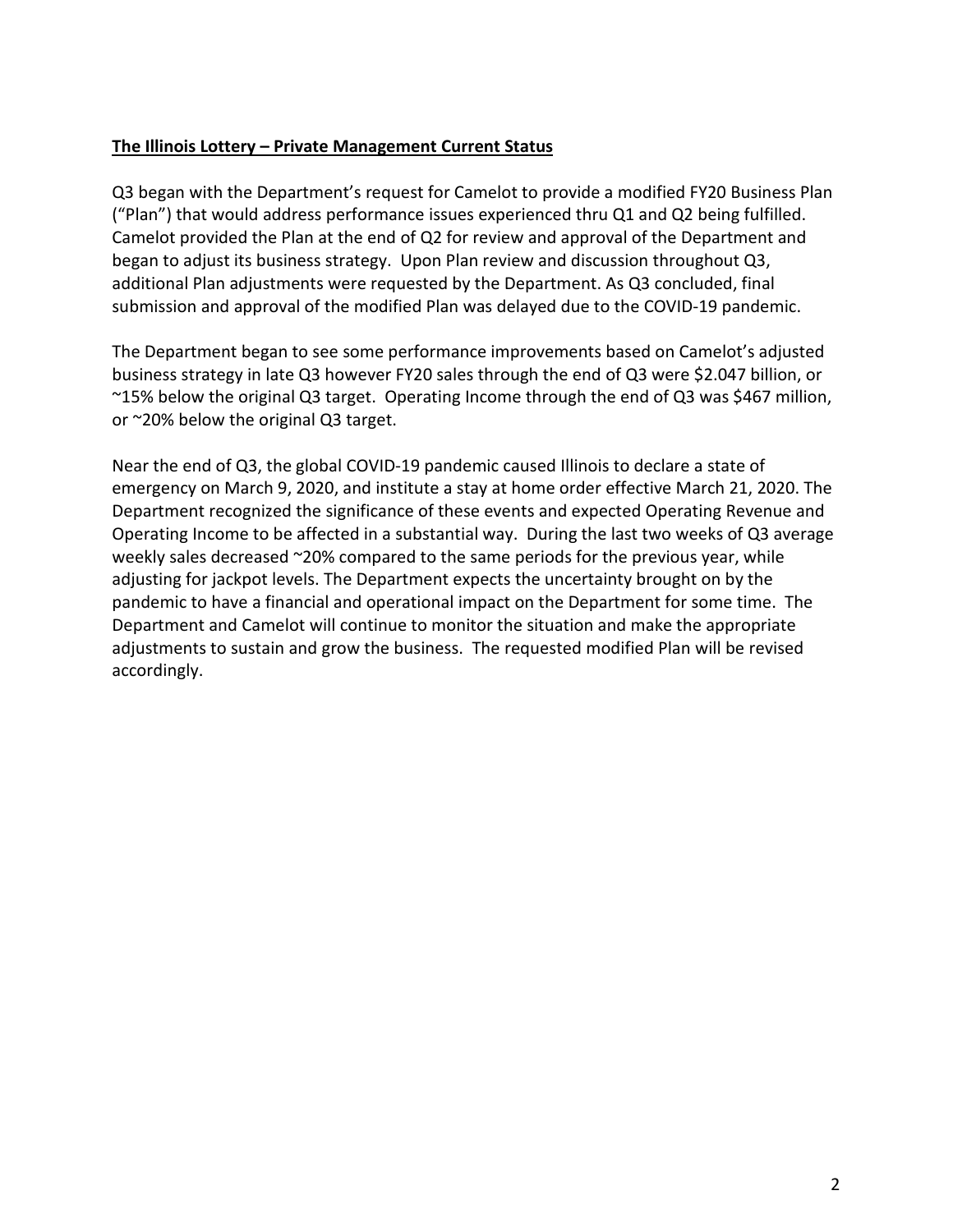## **Overall Sales and Transfers to Good Causes**

Below are the FY20 Q3 sales and transfers to good causes:

| <b>FY20</b>    | <b>Sales</b>      | <b>Transfers to</b><br><b>Common School</b><br><b>Fund</b> | <b>Transfers to</b><br>Capital<br><b>Projects Fund</b> | <b>Transfers to</b><br><b>Special Causes</b> |
|----------------|-------------------|------------------------------------------------------------|--------------------------------------------------------|----------------------------------------------|
| Q1             | \$671.1 million   | \$159.4 million                                            | $$18.5$ million*                                       | \$0.63 million                               |
| Q <sub>2</sub> | \$685.1 million   | \$156.3 million                                            |                                                        | \$2.25 million                               |
| Q <sub>3</sub> | \$691.1 million   | \$144.6 million                                            |                                                        | \$2.47 million                               |
| Q4             |                   |                                                            |                                                        |                                              |
| Total          | \$2,047.3 million | \$460.4 million                                            | \$18.5 million                                         | \$5.35 million                               |

\*-Transfer made in FY20 Q1 after true-up of FY19

#### **Specialty Cause Detail**

| <b>Specialty Ticket Cause</b>  | <b>FY20 Transfers thru Q3</b> |  |
|--------------------------------|-------------------------------|--|
| Veterans                       | \$1,358,803                   |  |
| Ticket for the Cure            | \$226,815                     |  |
| The MS Project                 | \$110,760                     |  |
| Red Ribbon Cash                | \$511,146                     |  |
| <b>Special Olympics</b>        | \$1,168,863                   |  |
| <b>Police Memorials</b>        | \$795,635                     |  |
| <b>Homelessness Prevention</b> | \$1,176,502                   |  |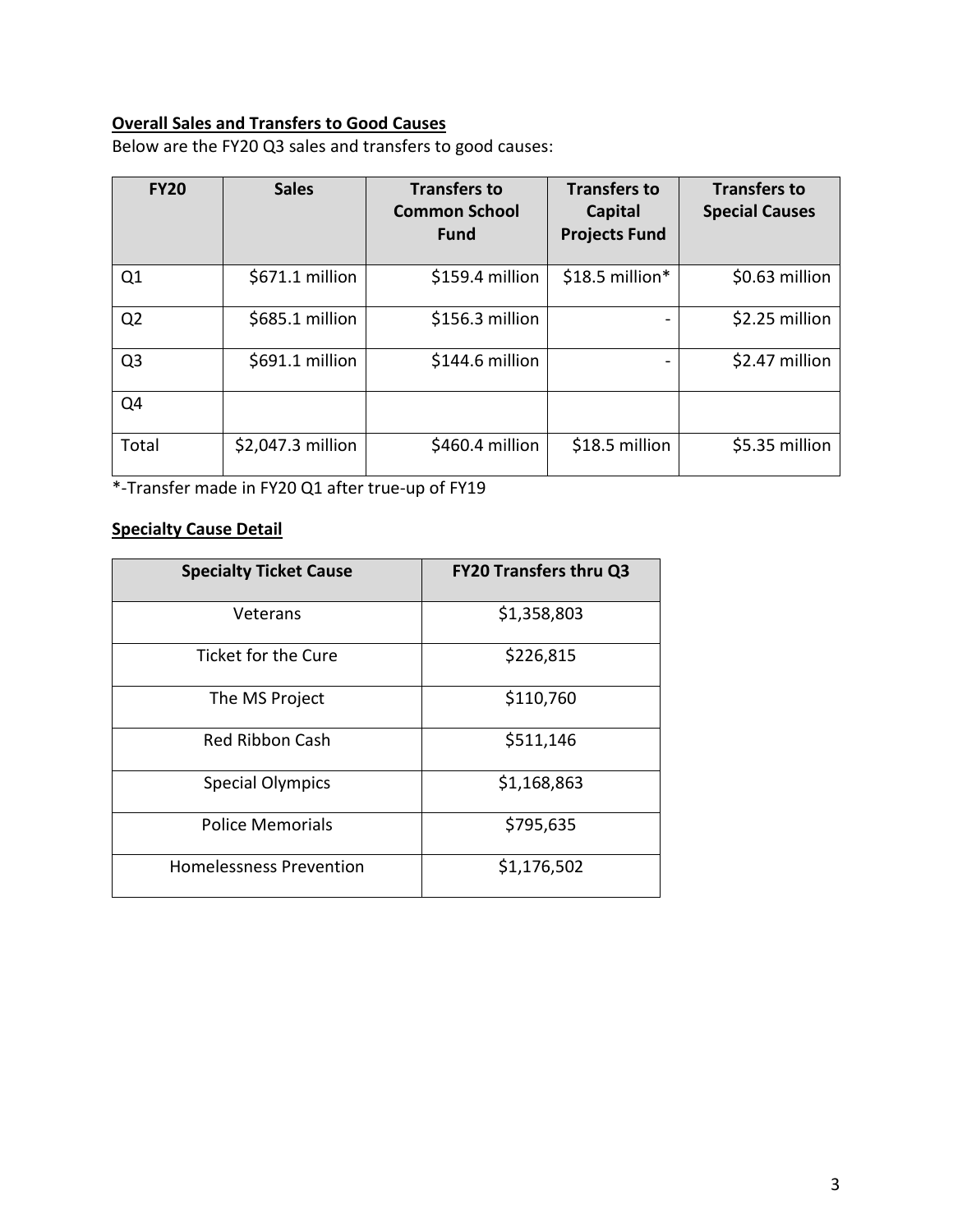### **iLottery Program**

PA 98-499 authorized the Lottery to sell Lotto, Mega Millions, and Powerball tickets on the internet, through a 48-month pilot program that began in January 2014. In June 2016, the Illinois Legislature removed the "pilot" designation from the iLottery program and included a sunset of July 1, 2017. That sunset date was extended to July 1, 2018. The sunset date was again extended by a year – to July 1, 2019 – under PA 100-0587. HB 3661 passed the Legislature in Spring 2019 and was signed by Gov. JB Pritzker on June 28, 2019. The bill extends the iLottery program by three years - through 2022 - and allows the Lottery to offer Lucky Day Lotto, Pick 3, and Pick 4 through the internet program without a subscription.

| <b>FY20</b>    | <b>Internet Sales</b> | <b>Subscription Sales</b> | <b>Total iLottery Sales</b> |
|----------------|-----------------------|---------------------------|-----------------------------|
| Q <sub>1</sub> | \$8,526,940           | \$4,129,433               | \$12,656,373                |
| Q <sub>2</sub> | \$14,246,420          | \$3,092,374               | \$17,338,794                |
| Q <sub>3</sub> | \$17,851,203          | \$3,120,842               | \$20,972,045                |
| Q4             |                       |                           |                             |
| Total          | \$40,624,563          | \$10,342,649              | \$50,967,212                |

#### **Responsible Gaming**

In Quarter 3, the Illinois Lottery promoted responsible game play in support of Problem Gambling Awareness Month (PGAM). PGAM is a grassroots campaign that depends on the participation of a wide range of organizations, including lotteries, to promote public awareness of problem gambling, and the availability of prevention, treatment and recovery services.

During the month of March, the Illinois Lottery promoted two responsible gaming messages in support of PGAM. The first message "Set a Limit. Stick to It**."**, encouraged individuals to set a limit on the amount of money they were willing to spend and to not spend more than they could afford to lose. The second message "Remember it's a game of chance.", reminded players to know the odds and the rules of the games they play. The responsible gaming campaign consisted of:

- Social media messaging on Twitter, Facebook and Instagram that promoted the two responsible gaming messages;
- Full-page and half-page ads with 9 media partners that explained how the odds of instant games work;
- 15 second public service announcements on WVON, that encouraged individuals to know the odds of the games they play; and
- The "Set a Limit. Stick to It." message was displayed on customer-facing screens in lottery retail locations and the billboard in Springfield, IL.